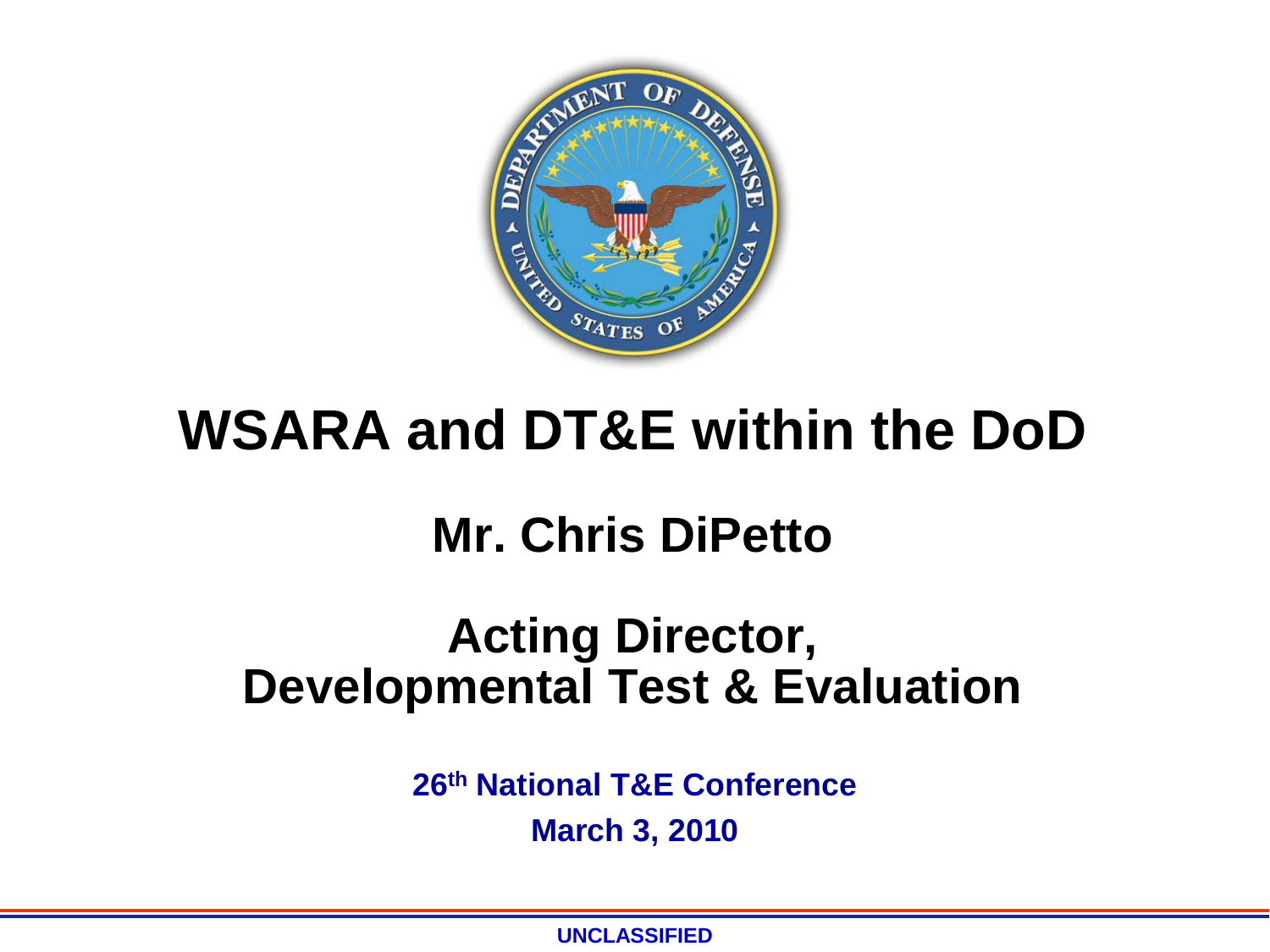





- **DT&E Title 10**
- **Organization**
- **Mission**
- **DDR&E Imperatives**
- **DDT&E Plan for 2010**
- **FY09 Joint Annual Report**
- **DT&E in Rapid Acquisition**
- **Program Oversight**
- **Policy and Guidance**
- **Summary**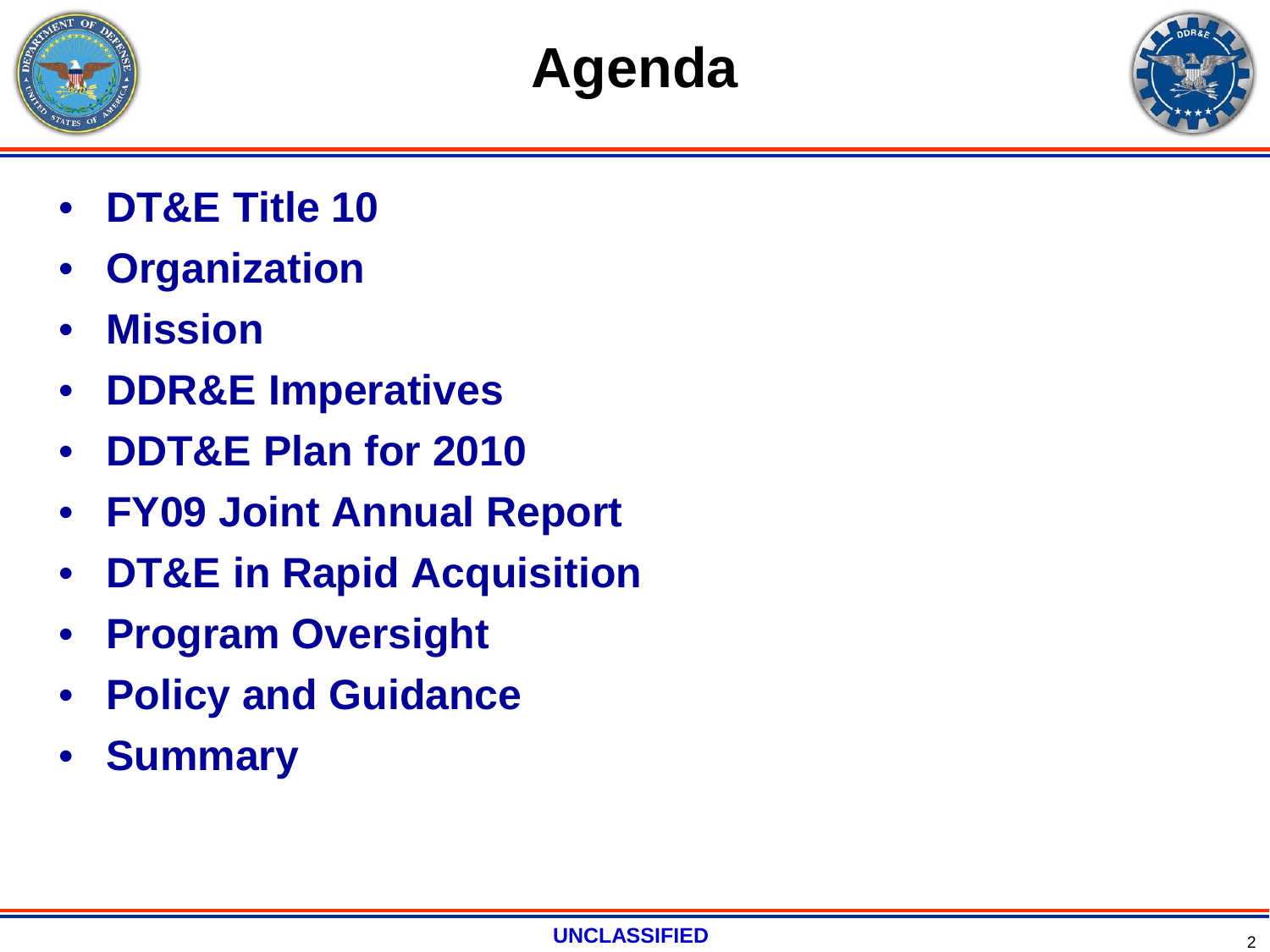



**The DDT&E is the principal advisor to the Secretary of Defense and the Under Secretary of Defense for Acquisition, Technology and Logistics on developmental test and evaluation in the DoD**

## **Responsibilities:**

- Program Oversight
- Policy and Guidance
- TES/TEMP approval (with DOT&E)
- Advocacy for Acquisition DT&E **workforce**
- Component T&E Capability
- Annual Report to Congress



**DoD Systems** *take too long* **to field,** *cost too much* **and** *don't perform*  **as required**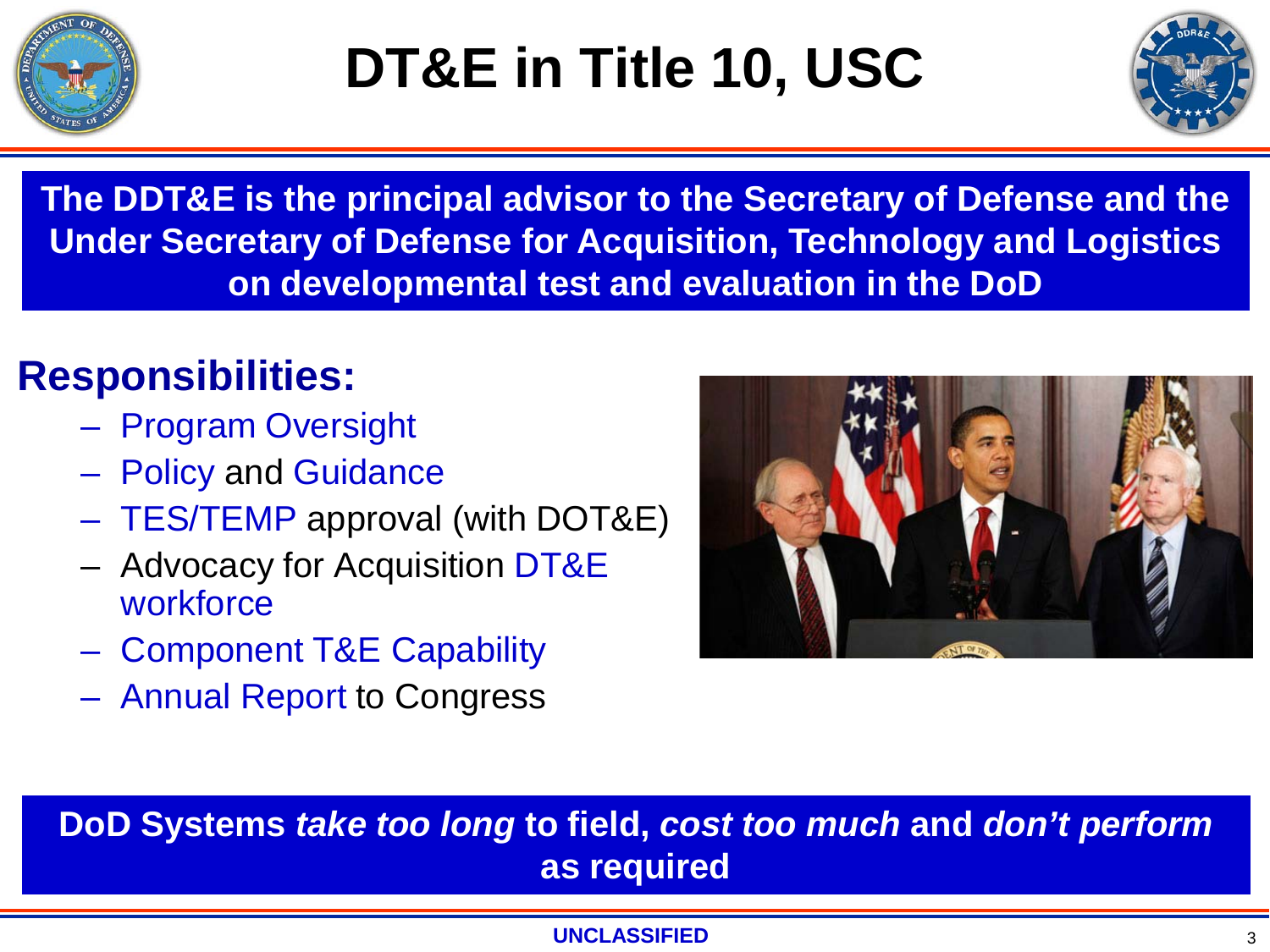

# **DDR&E Organization**



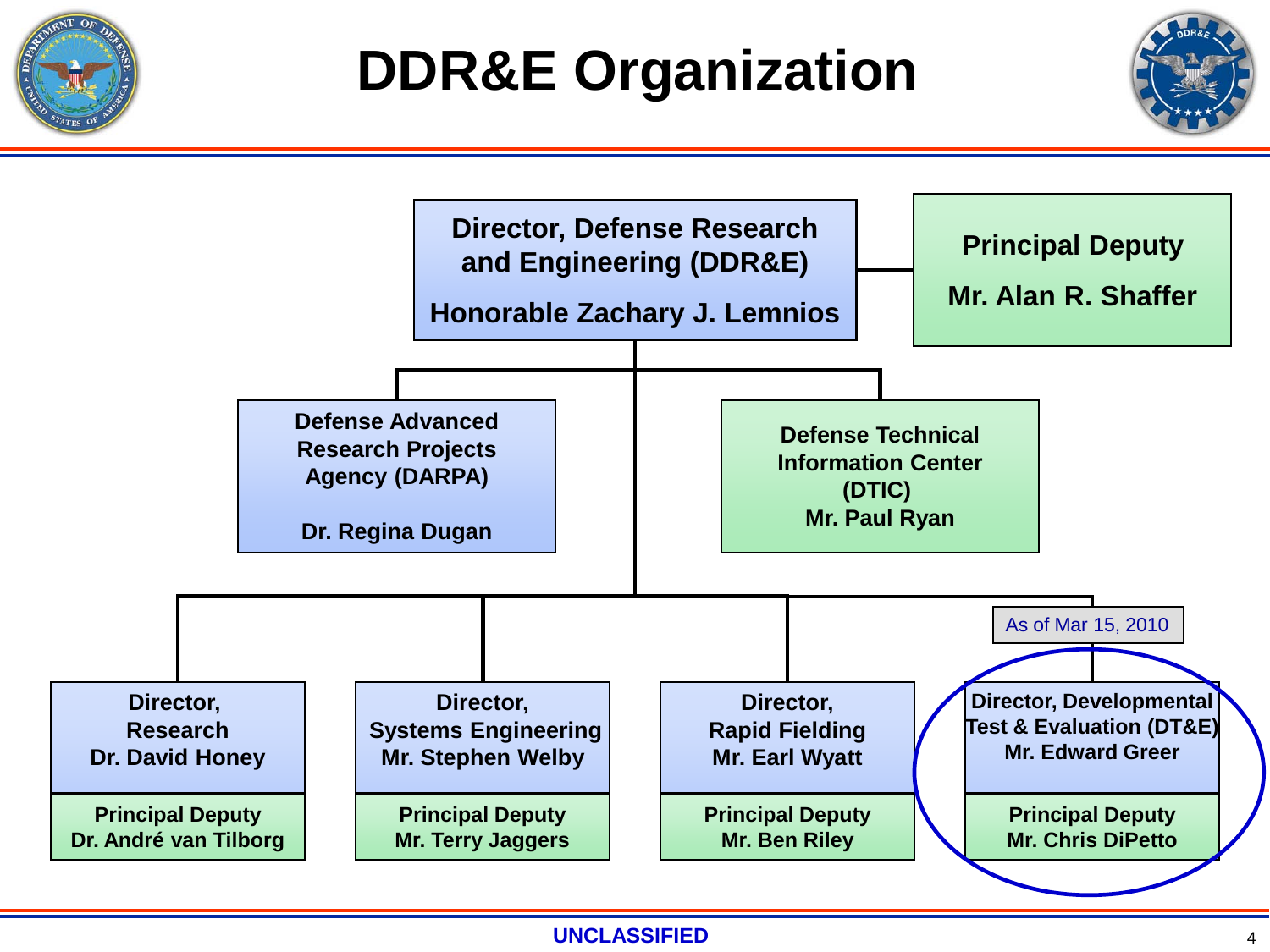

# **DT&E Organizational Chart**

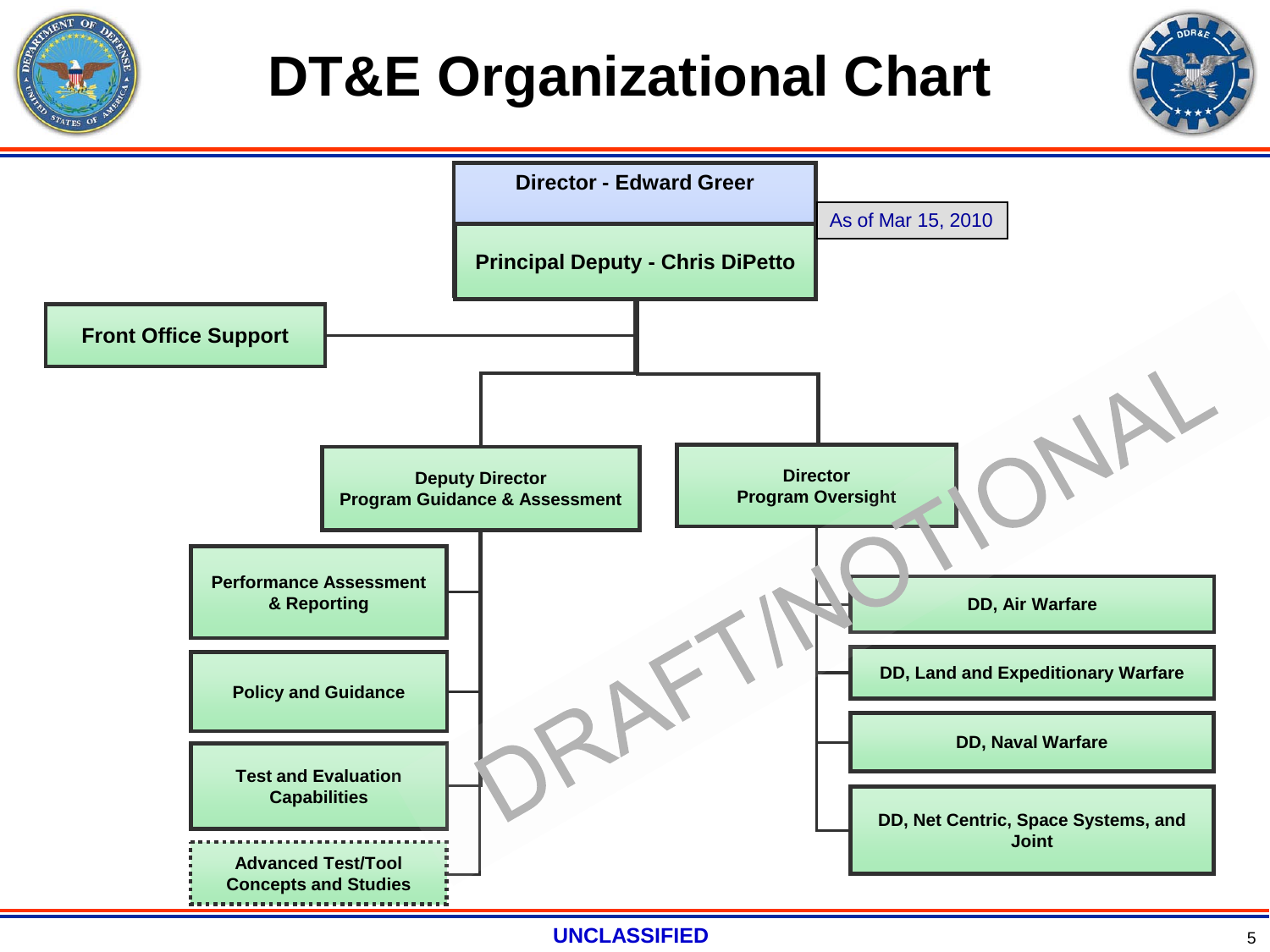



**As an** *advocate* **for the DT&E community, we provide** *Policy* **and**  *Oversight* **across the lifecycle for Acquisition Programs**





**The right information, to the right decision maker, at the right time, for**  *better* **decisions**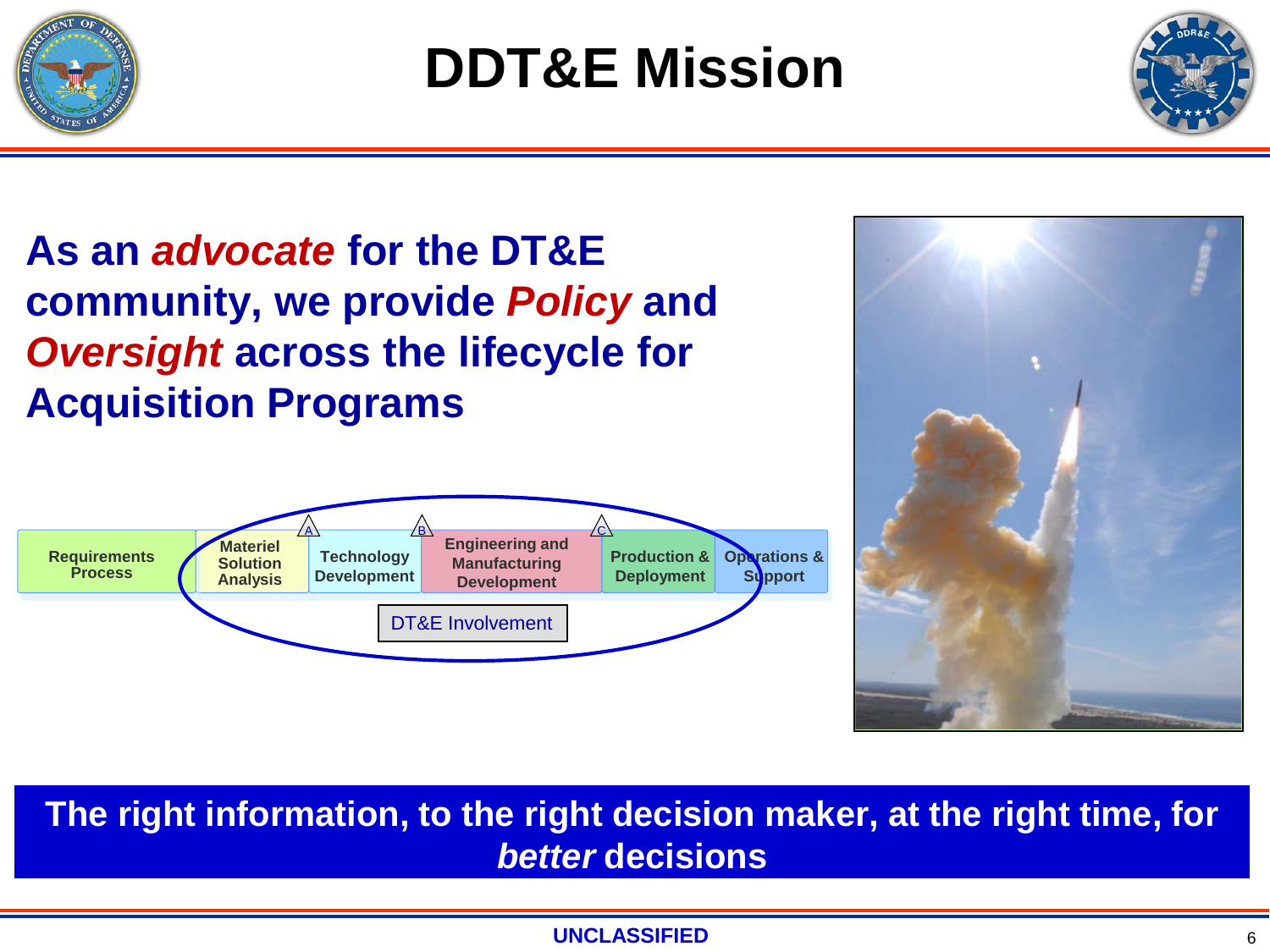



- **Accelerate delivery of technical capabilities to win the current fight: Rapid Fielding**
- **Prepare for an uncertain future**
- **Reduce the cost, acquisition time and risk of our major defense acquisition programs**
- **Develop world class science, technology, engineering and mathematics capabilities for the DoD and the Nation**

*"One dollar of waste in our defense budget is a dollar we can't spend to support our troops or prepare for future threats or protect the American people"*

*Robert M. Gates*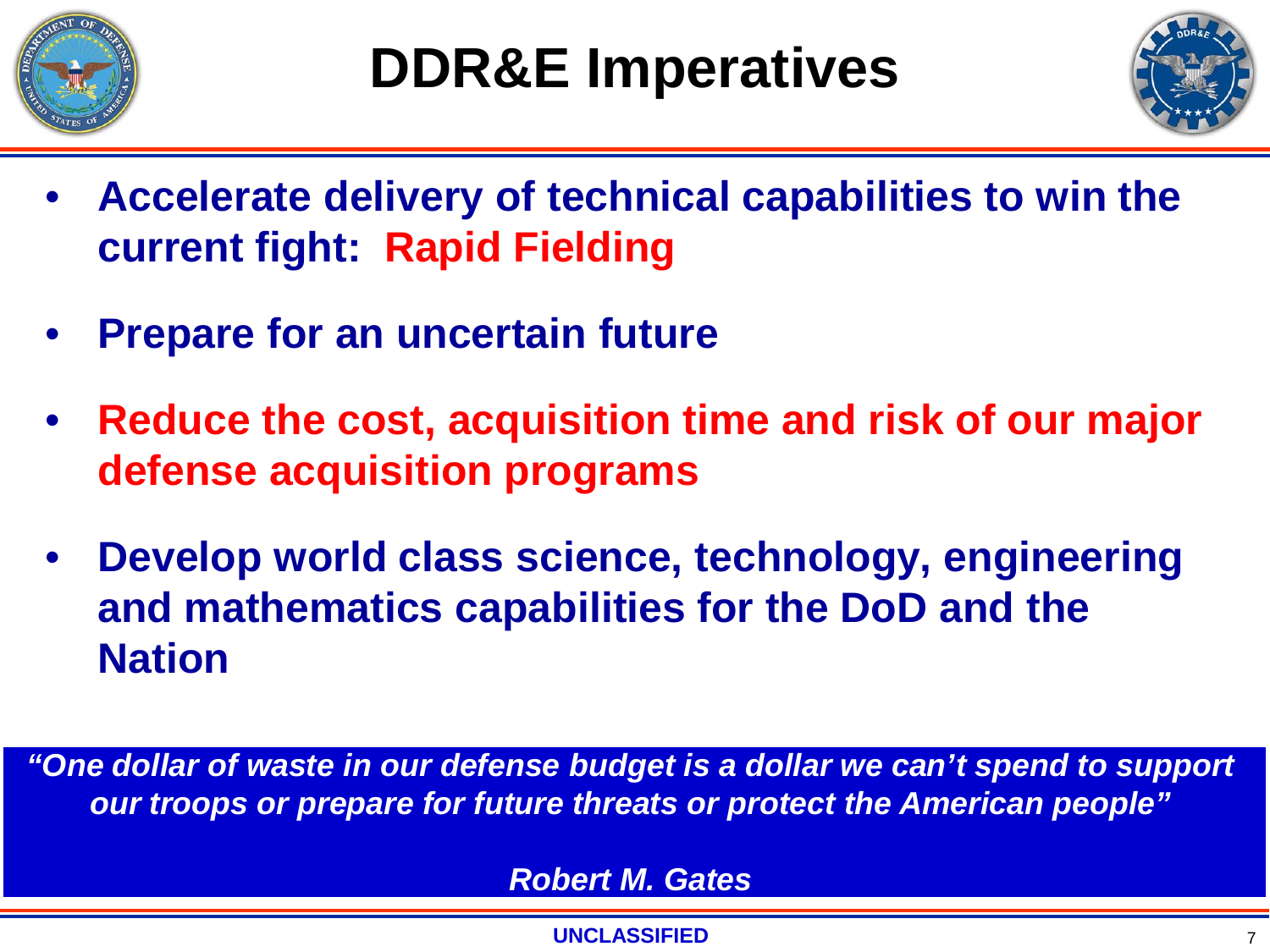



### 2010 Strategic Activities

- **1. Establish office of DDT&E to provide independent performance assessments to the MDA**
	- **Organize, recruit and train T&E (organic and external)**
	- **Use Detailees and Loaners as DT&E Office stands-up**
	- **Become whole in Program Budget Review FY11 (level funding FY09 - FY11)**
	- **DT&E full staff allocation planned for FY12**
- **2. Develop and institutionalize DT&E assessment criteria for MDAPs: How do we assess programs?**

### **Planning, Execution, Results**

- **Document in TES/TEMP**
- **Where do we get our info (see #3)?**
- **What do we do with it (see #4)?**

DOT&E – Director, Operational Test & Evaluation OTA – Operational Test Agency RTO – Responsible Test Org MDA – Milestone Decision Authority TES – T&E Strategy TEMP- T&E Master Plan MDAP – Major Def Acq Program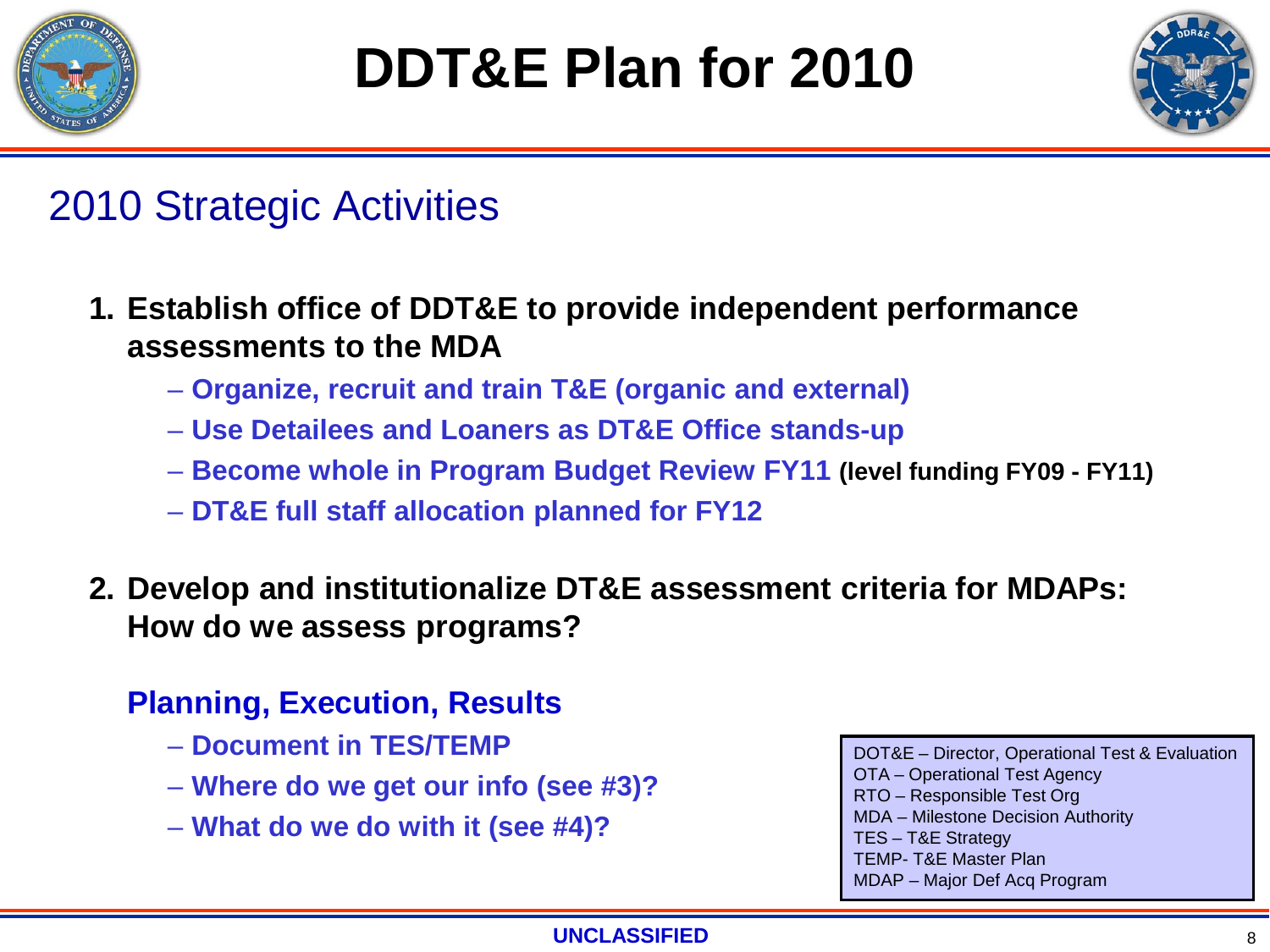



## 2010 Strategic Activities (Con't)

- **3. Develop Component Information Flow**
	- **Develop analogue to DOT&E OTAs (leverage RTOs)**
	- **Reconstitute field test organizations as Centers of Expertise to perform RTO function**
- **4. Pilot the WSARA Annual Report as a vehicle to track MDAP T&E planning and performance assessment**
	- **Define assessment criteria**
	- **Risk assessments for planning, execution, results**

DOT&E – Director, Operational Test & Evaluation OTA – Operational Test Agency RTO – Responsible Test Org MDA – Milestone Decision Authority TES – T&E Strategy TEMP- T&E Master Plan MDAP – Major Def Acq Program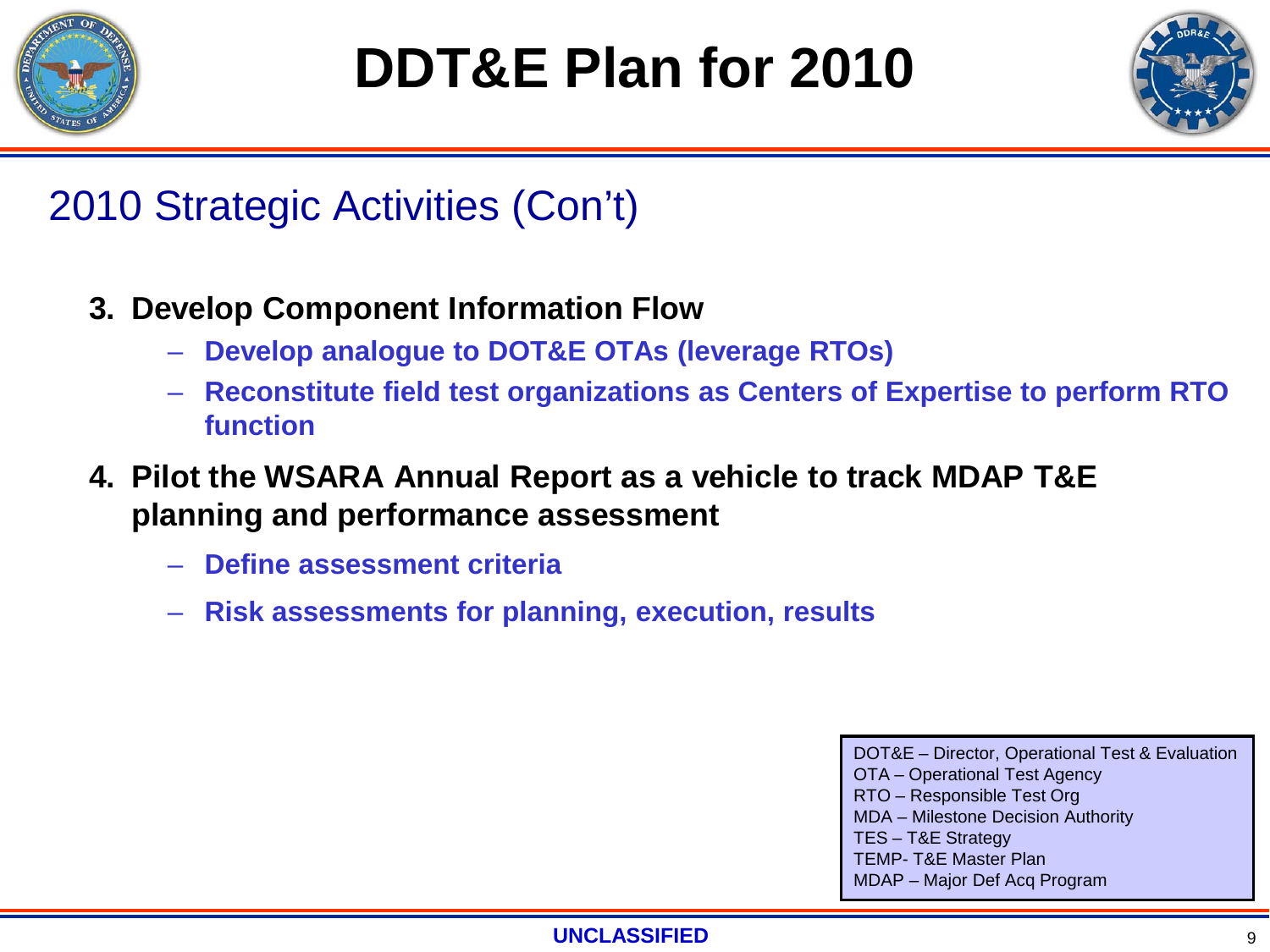



### • **Service Assessment on T&E Organizations/Capabilities**

- Contracting Requirements in Acquisition
- Planning of DT&E activities
- DT&E Execution, Data Analysis and Evaluation

### • **DDT&E assessed 17 MDAPs for:**

- Extent to which MDAPs are fulfilling objectives of their SEPs and DT&E plans
- Waivers and deviations from test requirements
- Assessment of the organization and capabilities planning and DT&E with respect to such programs

### • **DT&E FY09 Activities**

- Policy and Guidance
- Program Development
- **Oversight**
- T&E Acquisition Workforce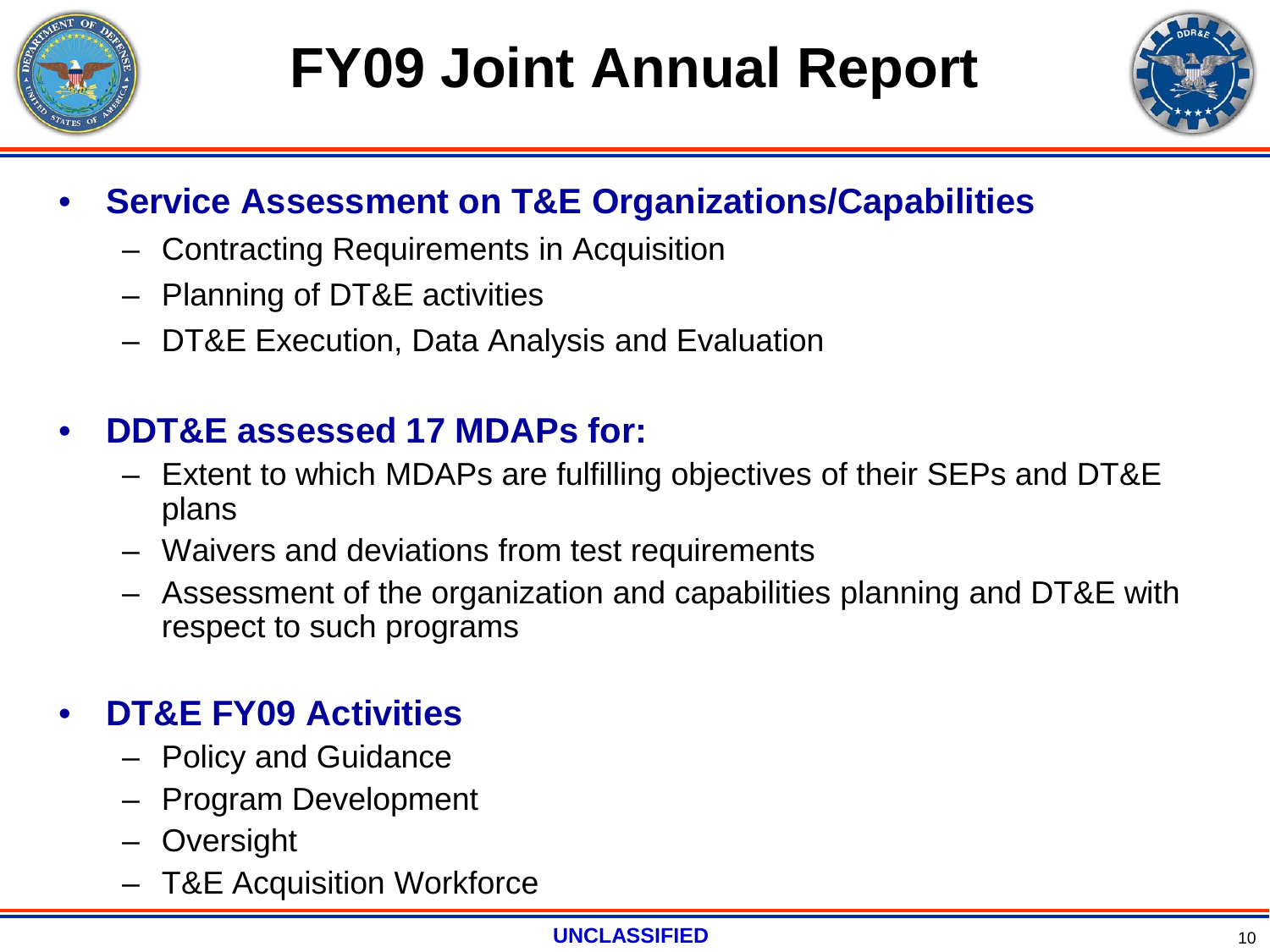

# **DT&E in Rapid Acquisition**



### • **"Rapid MDAP"**

- Acknowledged and suitably accommodated in OSD oversight
- Early DT&E involvement
- Appropriately scope traditional roles
	- − Technology Readiness / System Maturity
	- **Safety**
	- − Capabilities & Limitations
	- − Effective & Suitable

### • **Rapid Fielding of Urgently Needed Capability**

- Usually not an OSD DT&E policy or oversight function, however…
	- − DoD DT&E ability (to be) captured in Component assessments (WSARA)
	- − Future DT&E capability addressed through TRMC CTEIP/S&T programs and DDR&E/DDT&E S&T efforts
	- − T&E expertise within DDR&E for rapid fielding
- Appropriately scope/tailor traditional roles: scalable for time/need

### • **Agile IT – compress IT acquisition time**

- Existing OSD policy & guidance supports agile IT
- Reengineering needed to develop scalable, repeatable, rigorous T&E processes aligned to the assessed risked-based levels of testing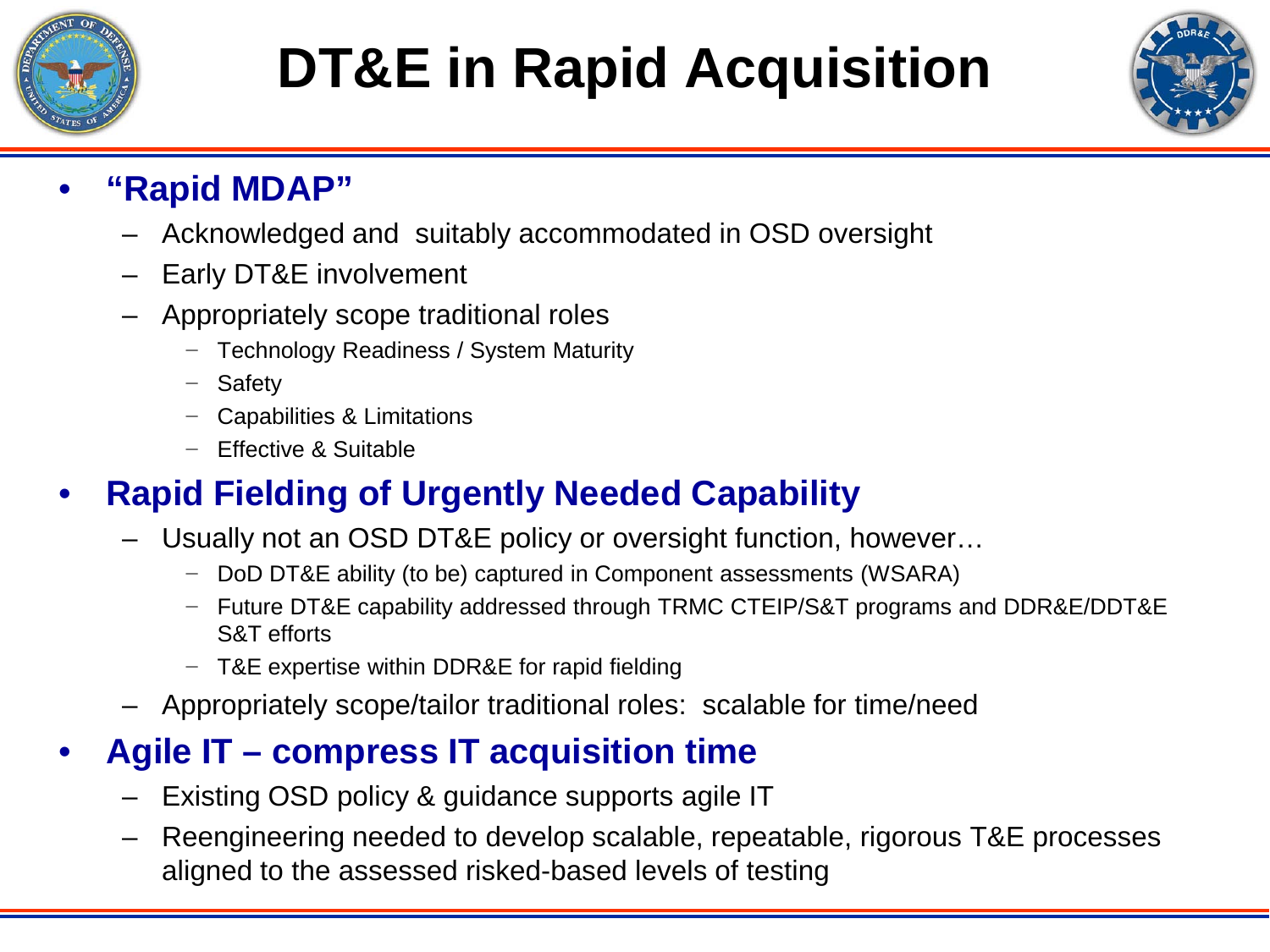

# **Program Oversight**



- **Artifact Development and Approval** 
	- TES/TEMP
- **Program Support and Mentoring**
	- WIPTs, OIPTs, Working Groups, Program and Design Reviews, Technical Reviews, AOTRs
- **Defense Acquisition Board (DAB) Engagement**

### • **Develop Assessment Criteria**

- Measures and Metrics
- AOTRs

### • **Directed Reviews**

- Nunn-McCurdy Certification Teams
- Senior Leadership



USA Stryker



USN CVN-78



Joint Light Tactical Vehicle



USAF Global Hawk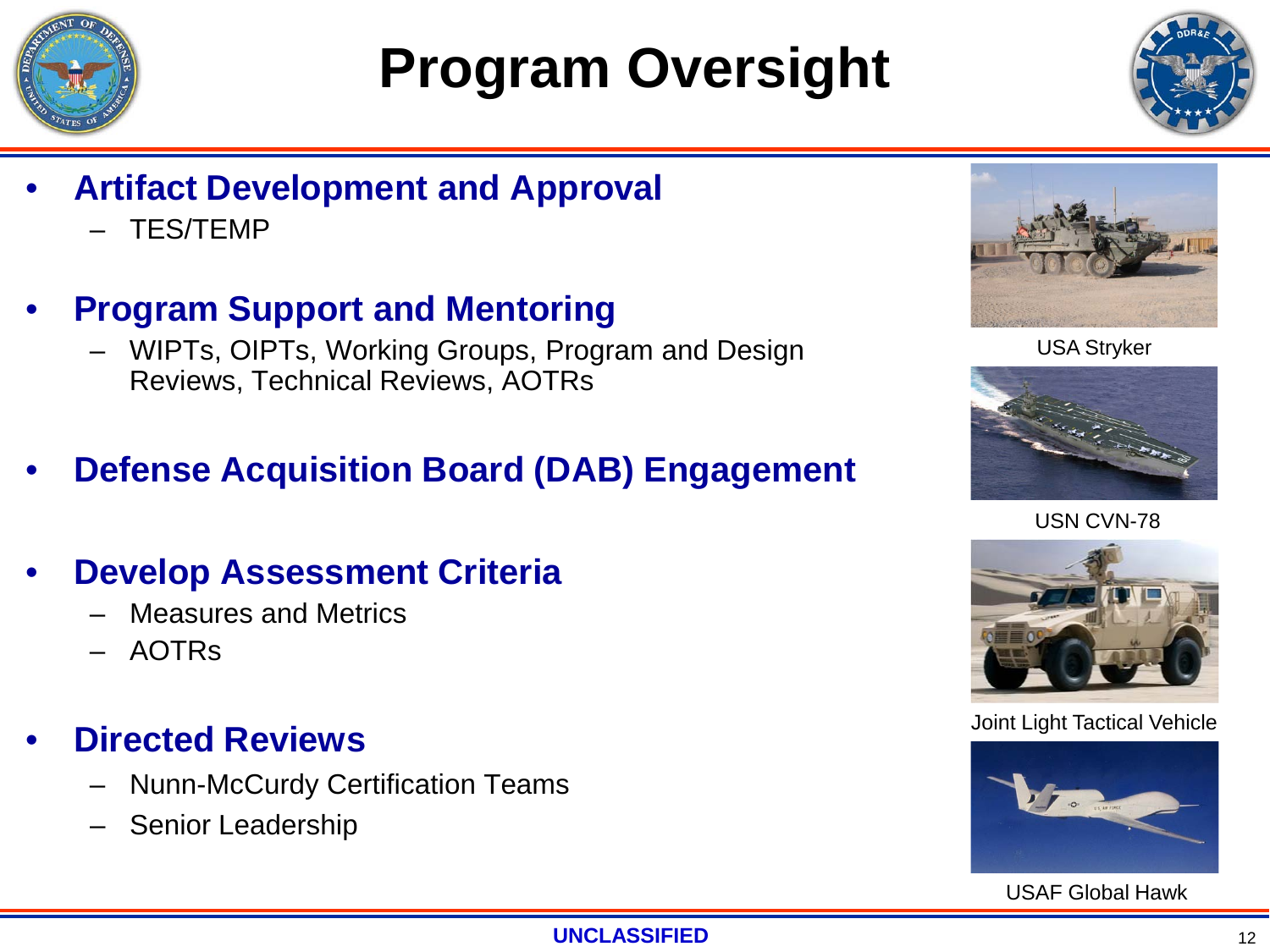

# **Policy and Guidance**



- **Fact of Life**
- **Incorporating Best Practices**
- **Reactionary**
- **Good Ideas**



• **Something New**

**DDT&E works closely with DT&E Components and the Services to develop Policy and Guidance**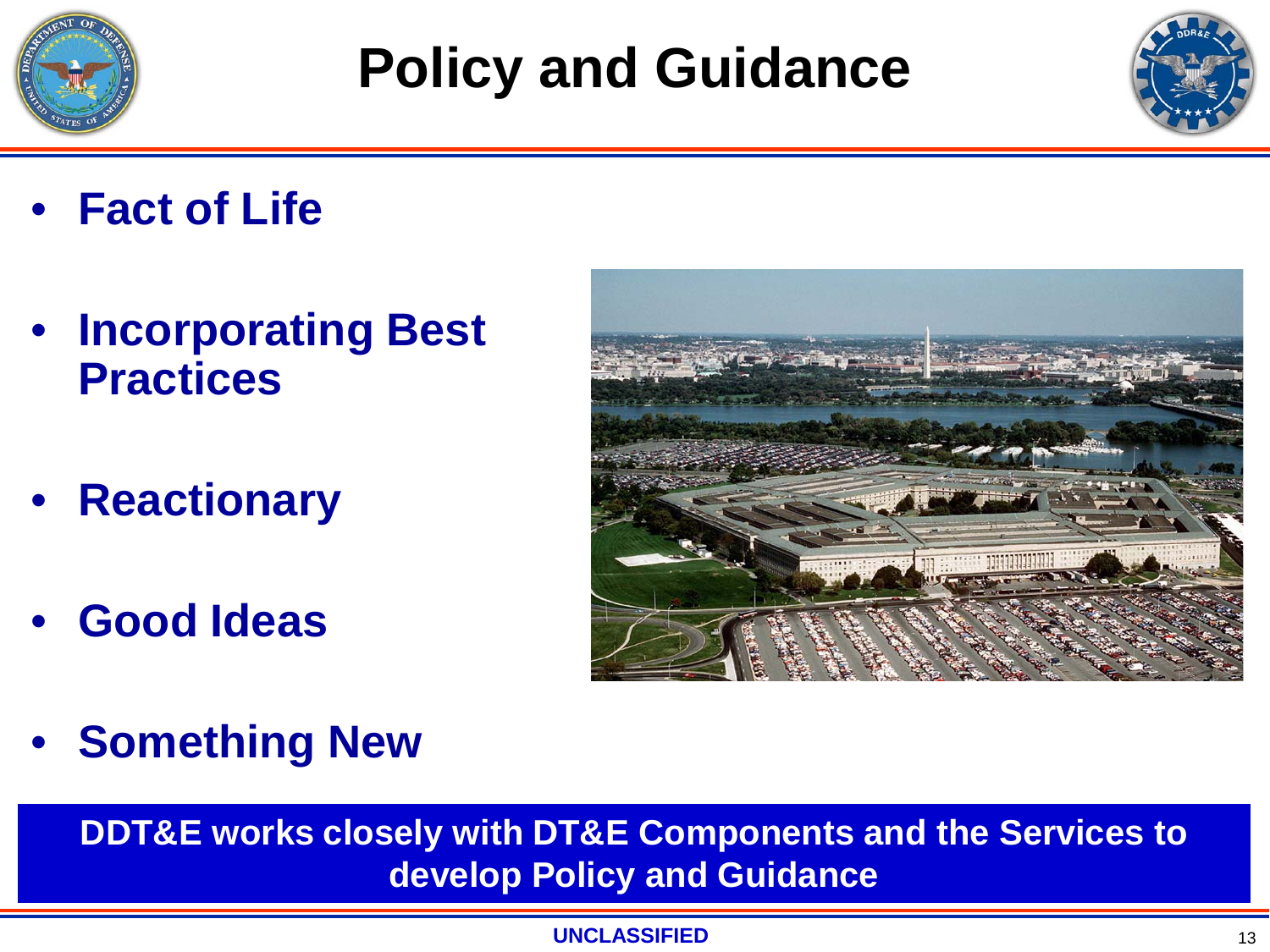

# **Summary**



- **The Office of the Director, DT&E is established**
- **DoD recognizes and values effective DT&E planning, execution and reporting**
- **DDT&E is the principal advisor to the Secretary of Defense and the Under Secretary of Defense for Acquisition, Technology and Logistics on DT&E in the DoD**